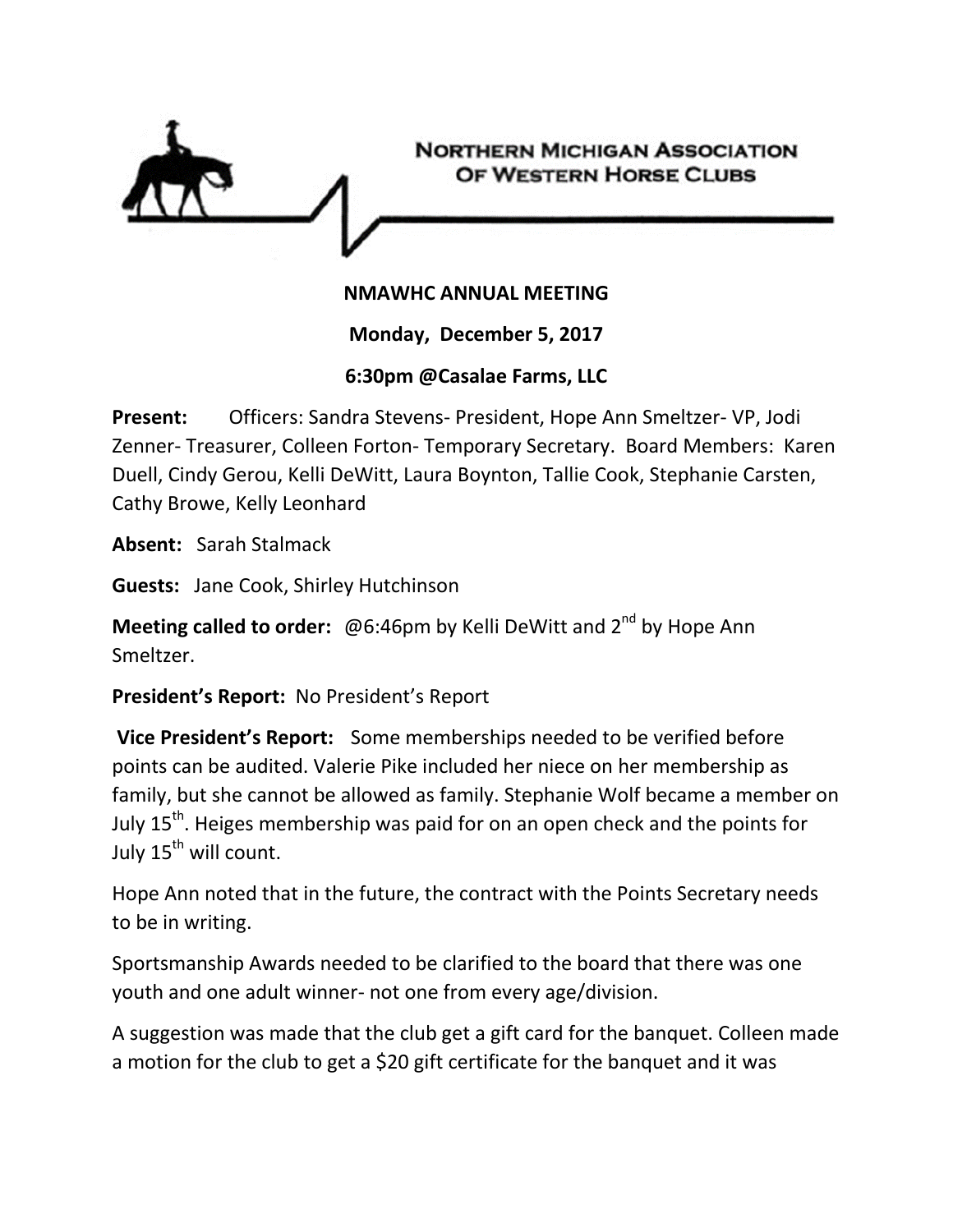seconded by Laura. Hope Ann or Karen will ask Square Deal if they would donate half.

**Treasurer's Report:** Jodi Zenner reported that as of December 5, 2017 there is just over \$15,000 in the checking account and over \$1,000 in savings. Jodi stated that she needs information from previous years.

**Secretary's Report:** Colleen Forton (Temporary)- November minutes submitted and Agenda sheet copied to the board.

**Minutes Approved:** for November 4th, 2017, motion by Jodi Zenner, second by Cindy Gerou.

**New Business:** Kelly Leonhard attended the meeting and asked to clarify her standing as to whether or not she is still a board member. She stated that she took a leave of absence and she was told she was unwelcome to come back. She also wanted to know if she was a board member, if she was wanted back as the treasurer. Kelly has since submitted her resignation.

Election of Officers was discussed and Colleen motioned that we vote on January  $8<sup>th</sup>$ , 2018 for officers and Jodi seconded. 7 agreed and 3 disagreed. Hope Ann noted that she disagreed and thought that officers should be elected before December 31<sup>st</sup>.

Jane Cook brought up the topic of merging the NMAWHC and the WMHA. Laura expressed concern that merging the clubs would result in having to donate their funds with a name change. NMAWHC would have to change their by-laws to allow funds to be appropriated. Sandra said that applying for a new 501c3 would cost approximately \$275. Sandra expressed concern of the Anna Bays series name being discontinued. Jane and Tallie reassured the board that it wouldn't be the case. WMHA currently has approximately \$10,000 in their bank account per Jane Cook. Both clubs use the newest version of quick books. Jodi made a motion to form a committee to look into the possibility of a merger and by-law changes and Tallie seconded it. Kelli DeWitt and Sandra Stevens will be on the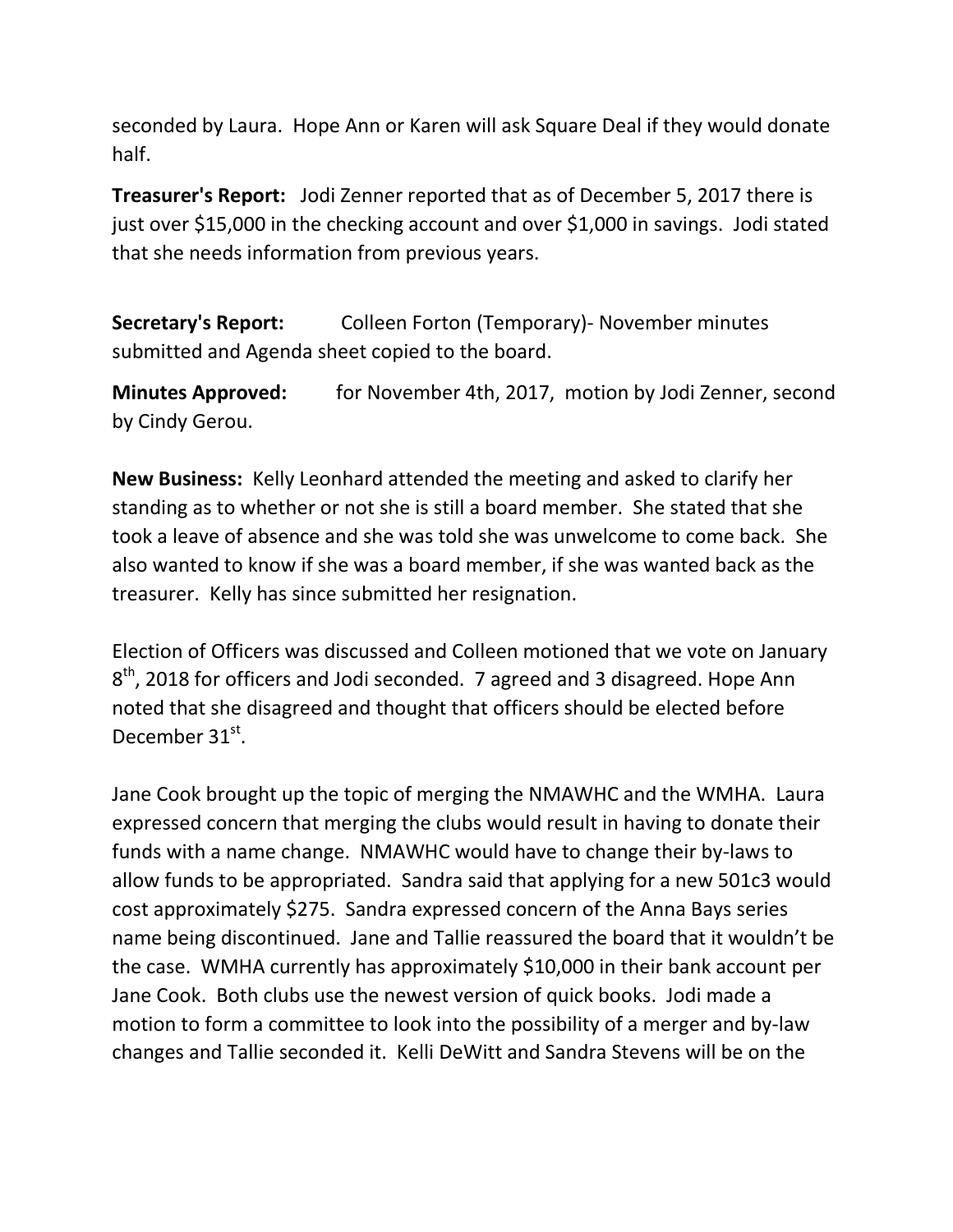committee along with Jodi and Tallie. Jane will be at the banquet to answer questions.

# **Banquet:**

Karen's report: Tax ID # is necessary to not have to pay sales tax. Jodi found the tax ID#, but no certificate.

Dessert would cost \$3 per person from Streeters. They will allow us to bring desserts. Sandra suggested she purchase cakes and cheese cakes from CostCo. and the club will pay for it. Colleen motioned, Kelli DeWitt seconded.

Grand Traverse Saddlery will donate half of a \$50 door prize for people who have bought tickets before January  $1<sup>st</sup>$ . Karen will pick it up. A gift card to Square Deal was also suggested.

Hope Ann made a motion to reimburse Laura for printing tickets. Colleen seconded it.

Karen made and printed a flyer to be distributed to advertise and invite people to the banquet.

Sandra has offered to donate a \$50 gift certificate for membership to GT Saddlery.

Karen suggested getting an iPad for a raffle item. Colleen made a motion that the club buys an iPad and Kelli DeWitt seconded it. Sandra is going to obtain the raffle license. Sandra motioned for up to \$400 be spent for an iPad and Colleen seconded it. Jodi is going to purchase it.

Centerpieces were discussed and the possibility of balloons.

Hope Ann talked to Wendy about a slide show/plaques for the banquet. Hope Ann will post names and placings on Facebook and website so members can verify spelling and points.

Kelli DeWitt motioned for the club to reimburse Hope Ann for printing costs and purchasing a memory stick. The cost is \$31.65. Hope Ann seconded.